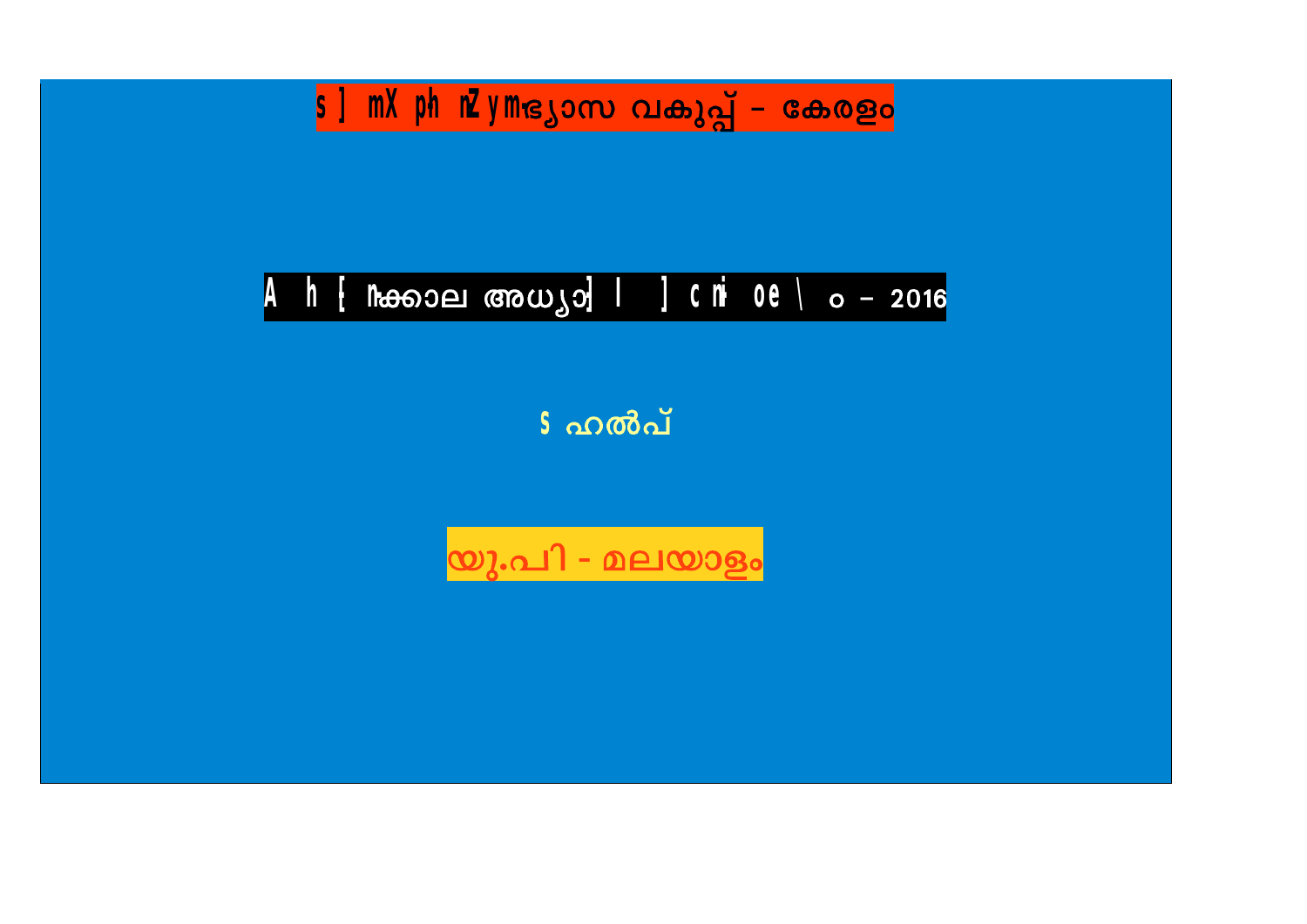### ഭാഗം ര<sup>്</sup>

ക്ലാസ് : 5

വിഷയം : മലയാളം (കേരളപാഠാവലി)

|  |  |  | യൂണിറ്റ് : 1  തേനൂറും മലയാളം - മലയാളനാടേ ജയിച്ചാലും |  |
|--|--|--|-----------------------------------------------------|--|
|--|--|--|-----------------------------------------------------|--|

| രൂപീകരിക്കേ ആശയങ്ങൾ/ഉപ                                                                                                                                                                                                                                                                                                 | പഠനപ്രക്രിയ, പഠനപ്രവർത്തനങ്ങൾ                                                                                                                                                                                                                                                                                                                                                                                                                                                                                 | പഠനസാമഗ്രികൾ                                                                                                                                                                                                      | പഠനത്തെളിവുകൾ-പഠന                                                                                                                                                                                                               |
|------------------------------------------------------------------------------------------------------------------------------------------------------------------------------------------------------------------------------------------------------------------------------------------------------------------------|---------------------------------------------------------------------------------------------------------------------------------------------------------------------------------------------------------------------------------------------------------------------------------------------------------------------------------------------------------------------------------------------------------------------------------------------------------------------------------------------------------------|-------------------------------------------------------------------------------------------------------------------------------------------------------------------------------------------------------------------|---------------------------------------------------------------------------------------------------------------------------------------------------------------------------------------------------------------------------------|
| യോഗിക്കേ വസ്തുതകൾ/പഠ                                                                                                                                                                                                                                                                                                   |                                                                                                                                                                                                                                                                                                                                                                                                                                                                                                               |                                                                                                                                                                                                                   | ഉല്പന്നം/പഠന പ്രകടനം                                                                                                                                                                                                            |
| ოოვი                                                                                                                                                                                                                                                                                                                   |                                                                                                                                                                                                                                                                                                                                                                                                                                                                                                               |                                                                                                                                                                                                                   |                                                                                                                                                                                                                                 |
| പഠനനേട്ടം<br>കവിതകൾ വായിച്ച്<br>$\bullet$<br>ഈണം,താളം<br>എന്നിവ കത്തിെ<br>ഭാവാത്മകമായി അവ<br>തരിപ്പിക്കുന്നു.( മാതൃ<br>ഭാഷയുടെ മഹത്വം<br>പ്രതിപാദിക്കുന്ന<br>കവിതകൾ)<br>കവിത -മലയാളനാടേ ജയി<br>ച്ചാലും<br>ആശയങ്ങൾ<br>മാതൃഭാഷയുടെ<br>$\bullet$<br>മഹത്വം സൂചിപ്പി<br>ക്കുന്നധാരാളം രചന<br>കൾ നമ്മുടെ സാഹി<br>തൃത്തിലു്. | ഗാനം കേൾപ്പിക്കുന്നു –മലയാള ഭാഷതൻ<br>$\bullet$<br>മാതക ഭംഗിനിൻ മലർനമന്ദഹാസമായ് വിടരു<br>ന്നു<br>നാളീകേരത്തിന്റെ നാട്ടിലെനിക്കൊരു<br>$\bullet$<br>മലയാളഭാഷയെപ്രകീർത്തിക്കുന്ന ധാരാളം<br>പാട്ടുകളും കവിതകളും ഉ്. ഇവയുടെ<br>ഓഡിയോ കേൾക്കാനുള്ള അവസരം നൽകു<br>m <sub>2</sub> .<br>പ്രവേശകം -പ്രവർത്തനം :കുഞ്ഞുണ്ണിമാ<br>ഷിന്റെ കവിത ചർച്ച ചെയ്യുന്നു. സൂചകം -മ<br>ലയാളം എന്ന വാക്കിന് കവി നൽകുന്ന അർഥ<br>ങ്ങൾ എന്തെല്ലാമാണ്?<br>കുറച്ചുവാക്കുകൾകൊ് വലിയ ആശയപ്ര<br>പഞ്ചം സൃഷ്ടിക്കാൻ കരുത്തുള്ളതാണ്<br>'എന്റെഭാഷ ' | മാതൃഭാഷയുടെ മഹത്വം<br>പ്രകീർത്തിക്കുന്ന സിനിമാഗാന<br>ങ്ങളുടെയും ലളിതഗാനങ്ങളു<br>ടേയും ഓഡിയോ-വീഡിയോ<br>മാതൃഭാഷയെക്കുറിച്ച് എഴുതിയ<br>രചനകൾ , ക്ലാസ് ലൈബ്രറി<br>പ്രാചീന ,ആധുനിക കവിത്രയ<br>ങ്ങളെക്കുറിച്ചുള്ള രചനകൾ | മാതൃഭാഷയുടെ മഹത്വം<br>പ്രകീർത്തിക്കുന്ന കവിത<br>കളുടെ ശേഖരം<br>കവികളുടെ ജീവചരിത്ര<br>ക്കുറിപ്പുകൾ<br>കേരളത്തെക്കുറിച്ചും<br>മാതൃഭാഷയെക്കുറിച്ചും<br>കുട്ടിയുടെ വർണന<br>നോട്ടുബുക്കിൽ<br>മലയാളം എന്റെ നാട്<br>എന്ന വിഷയത്തിൽ ഒരു |
| പ്രാദേശിക ഭാഷ<br>യുടെ സൗന്ദര്യം ,മ<br>ഹത്വം എന്നിവ വെളി<br>വാക്കുന്ന നിരവധി<br>സന്ദർഭങ്ങൾ നമ്മുടെ<br>കവിതകളിലും<br>നോവലുകളിലും ഉ്.<br>കൂടുതൽ അർഥതല<br>ങ്ങൾ കത്തെി<br>വ്യാഖ്യാനുക്കുമ്പോ<br>ഴാണ് വായന<br>ആസ്വാദ്യകരമാകുന്ന<br>ത്<br>പഠനനേട്ടം                                                                           | കേരളത്തെ പ്രകീർത്തിക്കുന്ന സിനിമാഗാന<br>ങ്ങൾ<br>കേരളം കേരളം കേളികൊട്ടുയരുന്ന കേരളം)<br>മറ്റു പ്രസിദ്ധ ഗാനങ്ങൾ ( സഹൃസാനുശ്രുതി<br>ചേർത്തുവച്ച ) എന്നിവ കുട്ടികൾ സംഘ<br>മായി പാടി അവതരിപ്പിക്കുന്നു.<br>കവിത -മലയാള നാടേ ജയിച്ചാലും<br>വായിക്കാം കത്തൊം- ഈണം നൽകൽ -ഗ്രൂ<br>പ്പിന്റെ അവതരണം സൂചകങ്ങൾ വെച്ച് വിലയിരു                                                                                                                                                                                              |                                                                                                                                                                                                                   | കുറിപ്പ്                                                                                                                                                                                                                        |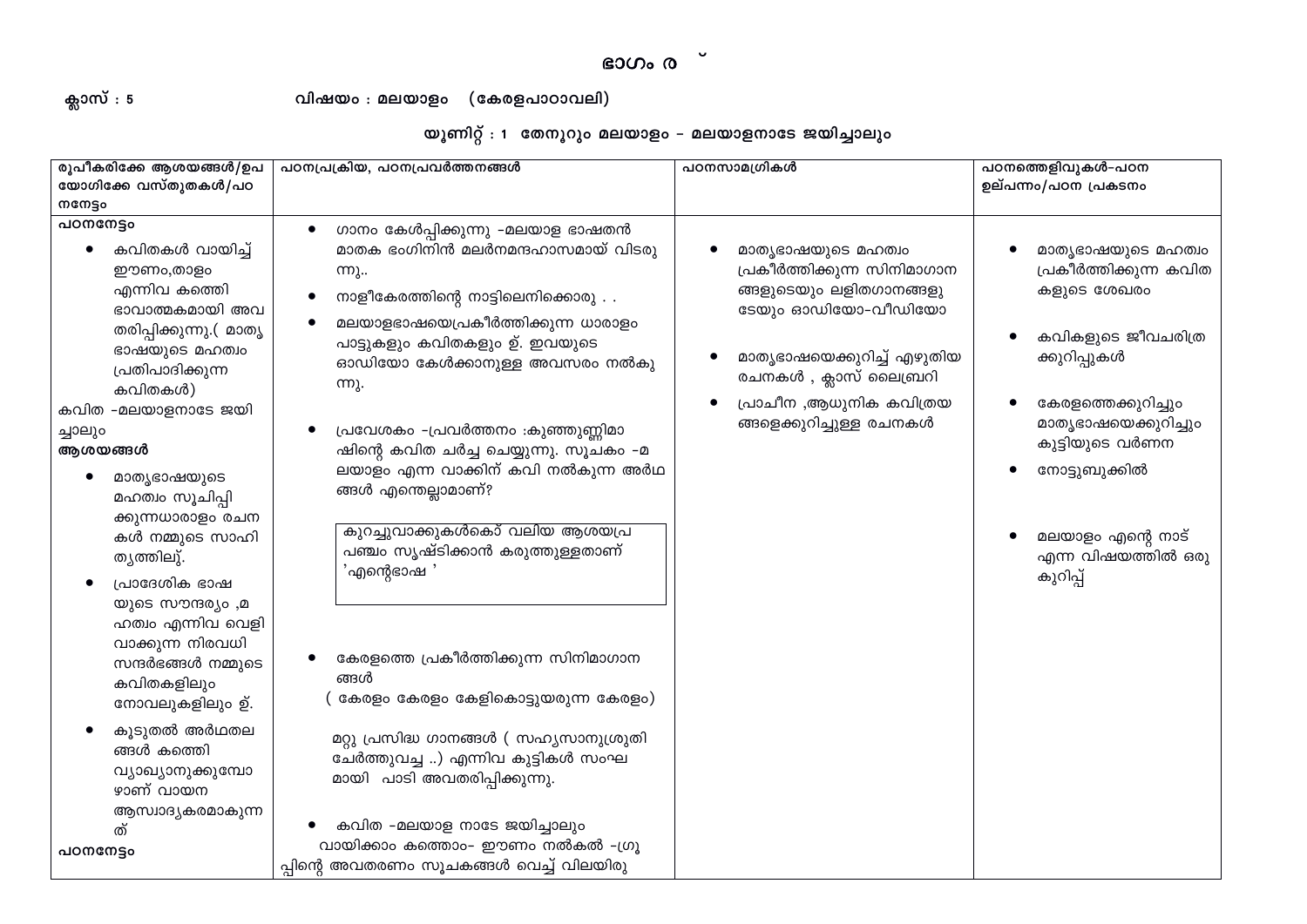|         | മലയാളത്തിലെ                          | ത്തൽ      |                                             |  |
|---------|--------------------------------------|-----------|---------------------------------------------|--|
|         | പ്രസിദ്ധരായ കവിക                     | $\bullet$ | ആഴത്തിലുള്ള വായന(ആശയഗ്രഹണ വായന              |  |
|         | ളെയും കഥാകാരന്മാ                     |           | അവധിക്കാല പരിശീലനത്തിൽ ചർച്ചചെയ്ത           |  |
|         | രെയും കുറിച്ച് (പാഠ                  |           | ആശയം(ഒരു രചനയെ വിശകലനം ചെയ്യൽ)              |  |
|         | ഭാഗത്ത് പരാമർശിച്ച                   | $\bullet$ | എന്റെ നാട് (കേരള <b>ം) പദസൂര്യൻ നിർമ്മാ</b> |  |
|         | ) കൂടുതൽ വിവര                        |           | ണംകവിതയിലെ ആശയം ഉപയോഗിച്ച്                  |  |
|         | ങ്ങൾ കത്തെി ജീവച                     | $\bullet$ | കവിതയിൽ പരാമർശിക്കുന്ന                      |  |
|         | രിത്രക്കുറിപ്പ് തയ്യാറാ<br>ക്കുന്നു. |           | കവിശ്രേഷ്ഠർ–കവിത വായിച്ച് കത്തെി എഴു        |  |
| ആശയങ്ങൾ |                                      |           | തൽ                                          |  |
|         |                                      |           | അതിൽ ഒരു കവിയായ കുഞ്ചൻ നമ്പ്യാരുടെ          |  |
|         | മാതൃഭാഷയെക്കുറിച്ച്                  |           | പ്രത്യേകതകൾ പദസൂര്യരൂപത്തിൽ എഴുതു           |  |
|         | പരാമർശിക്കുമ്പോൾ                     |           | ന്നു.                                       |  |
|         | പ്രാചീന–ആധുനിക                       |           | ജീവചരിത്ര ക്കുറിപ്പ് എഴുതൽ –കുഞ്ചൻ          |  |
|         | ,കവിത്രയങ്ങൾക്ക്                     |           | നമ്പ്യാർ                                    |  |
|         | വളരെയധികം പ്രസ                       |           |                                             |  |
|         | ക്തിയു്.ഭാഷയുടെ                      |           | വായനയിൽനിന്ന് ലഭിച്ച ആശയങ്ങളെ വൈവി          |  |
|         | വികാസപരിണാമ                          |           | ധ്യമാർന്ന വ്യവഹാരരൂപങ്ങളിൽ അവതരിപ്പി        |  |
|         | ത്തിൽ അവർക്കുള്ള                     |           | ക്കുന്നു. വർണന, ചൊൽക്കാഴ്ച എന്നിവ           |  |
|         | സ്ഥാനം പ്രത്യേകം<br>പരാമർശിക്കേതു്.  |           |                                             |  |
|         |                                      |           | പാത്തുമ്മയുടെ ആട്<br>എന്ന പാഠഭാഗത്തെ        |  |
|         |                                      |           | നിശ്ചിത ഭാഗങ്ങൾ നിശ്ചല ദൃശ്യമായി അവത        |  |
|         |                                      |           | രിപ്പിക്കുന്നു. നാടകീകരണം നടത്തുന്നു.       |  |
|         |                                      |           |                                             |  |
|         |                                      |           |                                             |  |
|         |                                      |           | മലയാളം എന്റെ നാട് -ഈ വിഷയത്തിൽ              |  |
|         |                                      |           | കുറിപ്പ് തയ്യാറാക്കൽ                        |  |
|         |                                      |           |                                             |  |
|         |                                      |           | ചെറുശ്ശേരി ,എഴുത്തച്ഛൻ,കുഞ്ചൻ നമ്പ്യാർ      |  |
|         |                                      |           | ആശാൻ, ഉള്ളൂർ, വള്ളത്തോൾ                     |  |
|         |                                      |           | കവിതയിൽ പറയുന്ന സവിശേഷതകൾ കടെ               |  |
|         |                                      |           | ത്തൽ                                        |  |
|         |                                      |           | ഇവരുടെ ജീവചരിത്രക്കുറിപ്പ് തയ്യാറാക്കൽ      |  |
|         |                                      |           | പദചേരുവകൾ കത്തെി അവതരണം                     |  |
|         |                                      |           | കാവ്യഭാഗങ്ങൾ സംഘമായി അവതരണം                 |  |
|         |                                      |           | വിലയിരുത്തൽ                                 |  |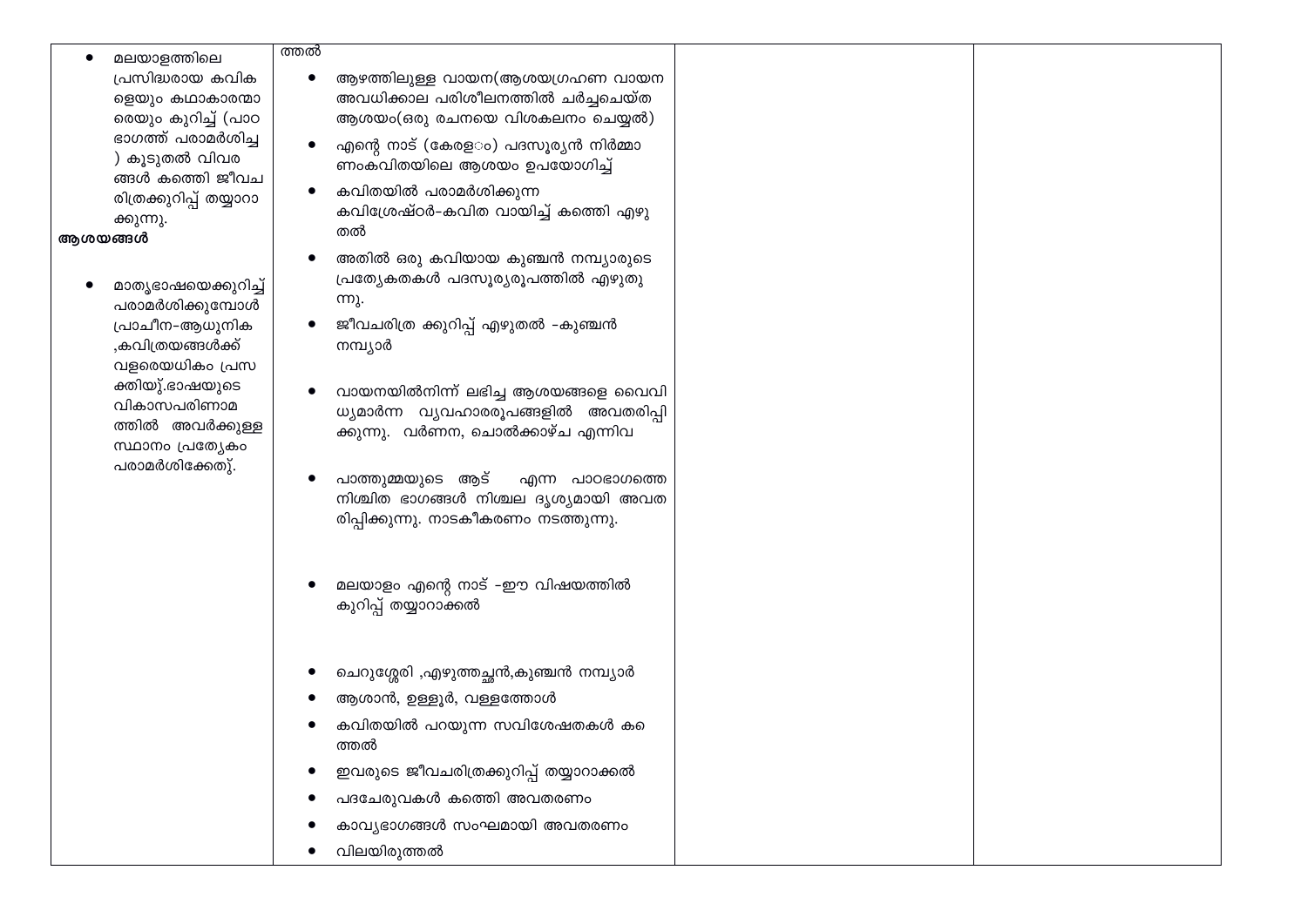| ,我们就会不会不会。""我们,我们就会不会不会,我们就会不会不会,我们就会不会不会。""我们,我们就会不会不会,我们就会不会不会。""我们,我们就会不会不会,我 |  |
|----------------------------------------------------------------------------------|--|
|                                                                                  |  |
|                                                                                  |  |
|                                                                                  |  |
|                                                                                  |  |
|                                                                                  |  |
|                                                                                  |  |

ക്ലാസ് : 6 വിഷയം : മലയാളം (കേരള പാഠാവലി)

യൂണിറ്റ് : 1 ചിത്രവർണങ്ങൾ – ഒരു ചിത്രം ,ഓടയിൽനിന്ന്

| രൂപീകരിക്കേ ആശയങ്ങൾ/ഉപയോഗിക്കേ                                                                                                                                  | പഠനപ്രക്രിയ, പഠനപ്രവർത്തനങ്ങൾ                                                                                                                                                               | പഠനസാമഗ്രികൾ                                                       | പഠനത്തെളിവുകൾ-പഠന                                     |
|-----------------------------------------------------------------------------------------------------------------------------------------------------------------|---------------------------------------------------------------------------------------------------------------------------------------------------------------------------------------------|--------------------------------------------------------------------|-------------------------------------------------------|
| വസ്തുതകൾ/പഠനനേട്ടം                                                                                                                                              |                                                                                                                                                                                             |                                                                    | ഉല്പന്നം/പഠന പ്രകടനം                                  |
| പഠനനേട്ടം                                                                                                                                                       |                                                                                                                                                                                             |                                                                    | വർണന<br>$\bullet$                                     |
| ആശയം ,ഭാവം,താളം എന്നിവ<br>തിരിച്ചറിഞ്ഞറിഞ്ഞ് കവിത<br>ഈണത്തിൽ ചൊല്ലി അവതരി<br>പ്പിക്കുന്നു.                                                                      | കവിതയ്ക്ക് ഈണം നൽകുന്നു. കാവ്യാലാപനം<br>സൂചകങ്ങളുടെ അടിസ്ഥാനത്തിൽ വിലയിരുത്തുന്നു.<br>അക്ഷരങ്ങൾ -വരികൾ                                                                                      | ക്ലാസ് ലൈബ്രറി<br>പ്രയോജനപ്പെടു<br>ത്തുന്നു. ഓട<br>യിൽനിന്ന് , കവി | കഥാപാത്ര നിരൂപണം<br>വാങ്മയ ചിത്രങ്ങൾ                  |
| ആശയങ്ങൾ/ധാരണകൾ                                                                                                                                                  |                                                                                                                                                                                             | തകൾ എന്നിവ                                                         | കവിതാശേഖരണം                                           |
| അക്ഷരങ്ങളുടെ ആവർത്തനം<br>കവിതയ്ക്ക് താളഭംഗി നൽകു<br><u>m)</u> .                                                                                                 | ആവർത്തിച്ചരുന്ന അക്ഷരങ്ങൾക്ക് ഊന്നൽനൽകി<br>താളത്തിൽ ചൊല്ലൽ                                                                                                                                  | ഉറപ്പാക്കുന്നു.                                                    | വിശകലനക്കുറിപ്പ്<br>നോട്ടുബുക്കിൽ<br>പ്രവർത്തനങ്ങളുടെ |
|                                                                                                                                                                 | ആദ്യക്ഷരങ്ങൾ സമാനമായവ ,രാമത്തെ അക്ഷരം<br>സമാനമായവ, അവസാന അക്ഷരം സമാനമായവ<br>എന്നിങ്ങനെ കവിതകൾ ശേഖരിക്കുന്നു.                                                                                |                                                                    | ക്രമപ്പെടുത്തിയ രേഖ<br>പ്പെടുത്തലുകൾ                  |
| പഠനനേട്ടം                                                                                                                                                       |                                                                                                                                                                                             |                                                                    | കുട്ടിയുടെറിഫ്ലക്ക്ഷൻ                                 |
| കവിതയുടെ ആശയം ,പ്രയോഗ<br>ഭംഗി ,ചമൽക്കാരം എന്നിവ<br>ഉൾക്കൊ് ആസ്വദിക്കുകയും<br>വിശദീകരിക്കുകയും ചെയ്യുന്നു.<br>മഹാകവികളുടെ പ്രസിദ്ധങ്ങ<br>ളായ വരികൾ ശേഖരിക്കുന്നു | കവിതയിലെ – പാലഞ്ചും പുഞ്ചിരി തഞ്ചിടുന്നു,<br>കൃഷ്ണഗാഥയിലെ പാലഞ്ചുപുഞ്ചിരി തഞ്ചിനിന്ന<br>ങ്ങനെ<br>എന്നവിധത്തിൽ സമാനമായും അല്ലാത്തുമായ<br>പ്രയോഗഭംഗികൾ കത്തെി ആസ്വദിക്കുന്നു.<br>കാവ്യശകലങ്ങൾ |                                                                    |                                                       |
| ആശയങ്ങൾ/ധാരണകൾ<br>സവിശേഷമായ പ്രയോഗങ്ങൾ<br>കവിതയെ കൂടുതൽ ആസ്വാദ്യ<br>മാക്കുന്നു.<br>പഠനനേട്ടം                                                                    | മഹാകവി വള്ളത്തോളിന്റെ പ്രസിദ്ധമായ വരികൾ<br>ശേഖരിച്ച് ചാർട്ടിൽ ആകർഷകമായി എഴുതി<br>ക്ലാസിൽ പ്രദർശിപ്പിക്കുന്നു –കുട്ടികളും അധ്യാപി<br>കയും ചേർന്ന്                                            | വള്ളത്തോളിന്റെ ചിലവ<br>രികൾ എച്ച്.ബി പേജ് 73<br>ലെ കവിതകൾ          |                                                       |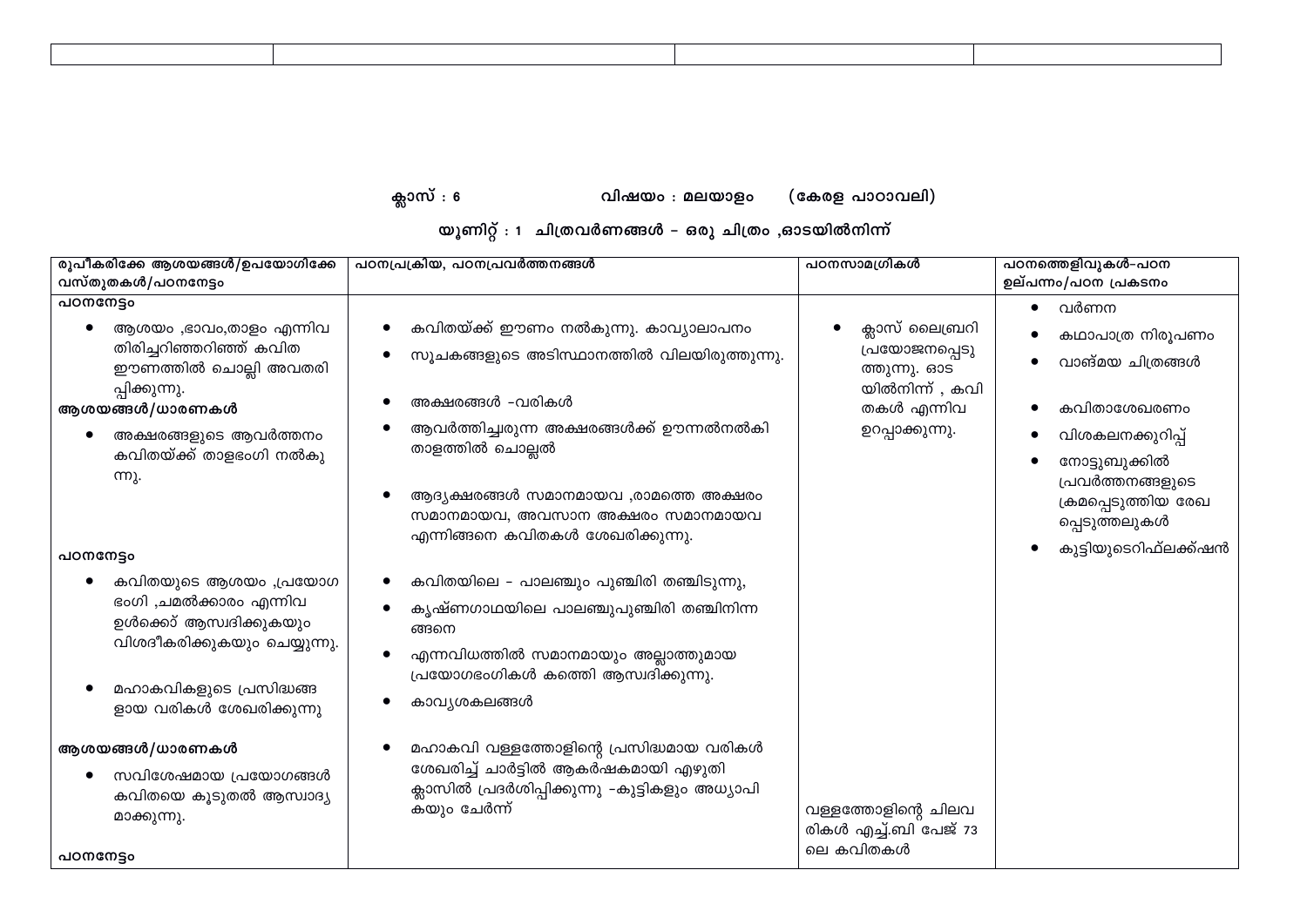| സാഹിത്യ കൃതികളിലെ വാങ്മ<br>യചിത്രങ്ങൾ വായിച്ചാസ്വദിച്ച്<br>വർണനകൾ ,ദൃക്സാക്ഷി വിവ<br>രണങ്ങൾ എന്നിവ തയ്യാറാക്കു<br>ന്നു.<br>ആശയങ്ങൾ/ധാരണകൾ<br>മലയാള കവിതയിൽ വാങ്മയ<br>ചിത്രങ്ങൾക്ക് മികച്ച മാതൃക<br>കൾ ഉ്.                                                                                                                                                                                                                                                                                   | കവിതാഭാഗത്തെ വർണനയെ അടിസ്ഥാനമാക്കി<br>ദൃക്സാക്ഷി വിവരണം തയ്യാറാക്കുന്നു. ആശയങ്ങൾ<br>ക്രോഡീകരിക്കുന്നു. ചർച്ച വിലയിരുത്തൽ<br>കുഞ്ചൻനമ്പയാരുടെ കല്യാണസൗഗന്ധികം തുള്ള<br>ലിലെ രസകരമായ വരികൾ ശേഖരിക്കുന്നു. വാങ്മയ<br>ചിത്രങ്ങൾ വിശദീകരിക്കുന്നു.                                                                                                                                                                                                                                                                                                                                                                                                                                                                                                                                                | സാഹിത്യമഞ്ജരി<br>വള്ളത്തോൾ കവിതകൾ<br>വള്ളത്തോൾ കവിതയി<br>ലേക്ക് (ഡോ,എസ്.കെ<br>വസന്തൻ) ഈ പുസ്തക<br>ങ്ങൾ ക്ലാസ്സ് ലൈബ്രറി<br>യിൽ | കുട്ടികൾ തയ്യാറാക്കുന്ന<br>വാങ്മയ ചിത്രങ്ങൾ നോട്ടു<br>പുസ്തകത്തിൽ |
|---------------------------------------------------------------------------------------------------------------------------------------------------------------------------------------------------------------------------------------------------------------------------------------------------------------------------------------------------------------------------------------------------------------------------------------------------------------------------------------------|----------------------------------------------------------------------------------------------------------------------------------------------------------------------------------------------------------------------------------------------------------------------------------------------------------------------------------------------------------------------------------------------------------------------------------------------------------------------------------------------------------------------------------------------------------------------------------------------------------------------------------------------------------------------------------------------------------------------------------------------------------------------------------------------|--------------------------------------------------------------------------------------------------------------------------------|-------------------------------------------------------------------|
| മനസ്സിൽ ചില ചിത്രങ്ങൾ രൂപ<br>പ്പെടുത്താൻ വർണനകൾ<br>സഹായിക്കുന്നു.<br>പഠനനേട്ടം<br>കഥയിലെ വൈകാരിക<br>മുഹൂർത്തങ്ങൾ ,ഭാഷാശൈലി,<br>കഥാപാത്രങ്ങൾ എന്നിവയുടെ<br>സവിശേഷതകൾ കത്തെി വിശ<br>കലനം ചെയ്യുന്നു.<br>ആശയങ്ങൾ/ധാരണകൾ<br>സംഭവപരമ്പരകളുടെ<br>നേർക്കാഴ്ച മനസ്സിൽ സൃഷ്ടി<br>ക്കാൻ ഉതകുന്ന വാങ്മയചിത്ര<br>ങ്ങൾ കഥകളിൽ ഉാകാം.<br>ജീവിതയാഥാർഥ്യത്തെ പച്ച<br>യായി അവതരിപ്പിക്കുന്ന നോവ<br>ലുകൾ മലയാളത്തിൽ ഉ്.<br>സഹജീവിസ്നേഹം ജീവിത<br>ത്തിന് പുതിയ അർഥങ്ങൾ<br>നൽകുന്നു.<br>ശൈലികൾ പ്രയോഗിക്കുന്നത് | കഥപറയാം -വായിച്ച കഥകൾ സ്വന്തം ഭാഷാശൈലി<br>യിൽ അവതരിപ്പിക്കൽ ഉദാ-പുരാണകഥകൾ ഹോജാ<br>കഥകൾ,ജാതകകഥകൾ<br>(ആശയവ്യക്തത,ഒഴുക്ക്,വൈകാരികത,ഭാവം,ഉചിതമാ<br>യസ്ഥലത്ത് നിർത്തൽ,ശബ്ദനിയന്ത്രണം) അവധി<br>ക്കാല പരിശീലനത്തിൽ ചർച്ച ചെയ്തത് ഇവിടെ പരി<br>ഗണിക്കണം.<br>വർണിക്കാം.<br>$\bullet$<br>വാങ്മയചിത്രങ്ങൾക്ക് ഉദാഹരണം, ഗദൃവർണനാവാ<br>യന(ഖസാക്കിന്റെ ഇതിഹാസം -ഒ.വി.വിജയൻ-<br>അപ്പുക്കിളിയെ രവി സൂക്ഷിച്ചുനോക്കിയപ്പോൾ –ഉന്തി<br>നിൽക്കുന്ന ചുുകൾ.)<br>പപ്പു, ലക്ഷ്മി, തുടങ്ങിയ കഥാപാത്രങ്ങളെ നിരൂ<br>പണം ചെയ്യുന്നു. സൂചകങ്ങളുടെ അടിസ്ഥാനത്തിൽ<br>വിലയിരുത്തുന്നു. അവതരിപ്പിക്കുന്നു. മെച്ചപ്പെടുത്തു<br>ന്നു.<br>'അന്നാദ്യമായി അയാൾക്കൊരു നാളെയുായി ' എന്നു<br>പറഞ്ഞതിന്റെ ആശയം വിശകലനം ചെയ്യുന്നു. ക<br>ത്തലുകൾ കുറിപ്പാക്കി അവതരിപ്പിക്കുന്നു.( നാളെ<br>എന്ന പദത്തിന്റെ വൈവിധ്യമാർന്ന വ്യാഖ്യാനങ്ങൾ ) | കഥാപുസ്തകങ്ങൾ<br>ക്ലാസ്സ് ലൈബ്രറിയിൽ                                                                                           |                                                                   |
| ആശയവിനിമയം കൂടുതൽ<br>കാര്യക്ഷമമാക്കാൻ സഹായി<br>ക്കുന്നു.                                                                                                                                                                                                                                                                                                                                                                                                                                    |                                                                                                                                                                                                                                                                                                                                                                                                                                                                                                                                                                                                                                                                                                                                                                                              |                                                                                                                                |                                                                   |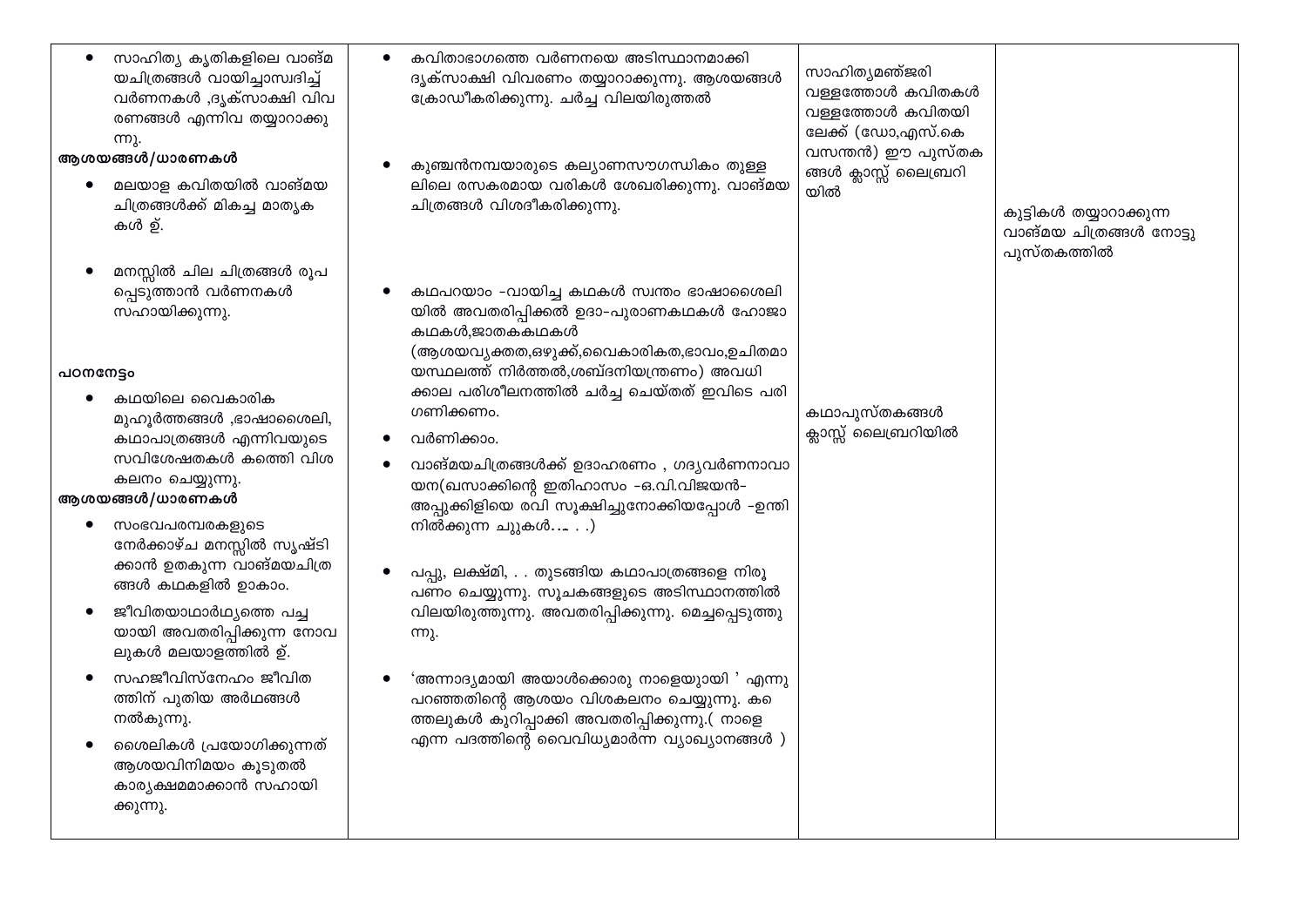ക്ലാസ് : 7

(കേരള പാഠാവലി)

വിഷയം : മലയാളം

യൂണിറ്റ് : 1 ഓർമയുടെ ജാലകം -അളകനന്ദയിലെ വെള്ളാരം കല്ലുകൾ

| രൂപീകരിക്കേ ആശയങ്ങൾ/ഉപയോഗിക്കേ<br>വസ്തുതകൾ/പഠനനേട്ടം                                                                                                                                                                                                                                                                                                                                                                                                                           | പഠനപ്രക്രിയ, പഠനപ്രവർത്തനങ്ങൾ                                                                                                                                                                                                                                                                                                                                                                                                                                                                  | പഠനസാമഗ്രികൾ                                                                                   | പഠനത്തെളിവുകൾ-പഠന<br>ഉല്പന്നം/പഠന പ്രകടനം                                                                                                                                                                                                                             |
|--------------------------------------------------------------------------------------------------------------------------------------------------------------------------------------------------------------------------------------------------------------------------------------------------------------------------------------------------------------------------------------------------------------------------------------------------------------------------------|------------------------------------------------------------------------------------------------------------------------------------------------------------------------------------------------------------------------------------------------------------------------------------------------------------------------------------------------------------------------------------------------------------------------------------------------------------------------------------------------|------------------------------------------------------------------------------------------------|-----------------------------------------------------------------------------------------------------------------------------------------------------------------------------------------------------------------------------------------------------------------------|
| പഠനനേട്ടം<br>സാഹിത്യകൃതികളിലൂടെ ആവിഷ്ക<br>$\bullet$<br>രിക്കപ്പെട്ട വ്യത്യസ്തമായ അനുഭവ<br>ങ്ങൾ സ്വാംശീകരിച്ച് അവയെ<br>വ്യാഖ്യാനിക്കുകയും സ്വാനുഭവങ്ങ<br>ളുമായി താരതമ്യം ചെയ്യുകയും<br>ചെയ്യുന്നു.<br>പാഠഭാഗങ്ങളിൽനിന്ന് നേടിയ<br>ഭാഷാപരവും ആശയപരവുമായ<br>ശേഷികൾ പ്രയോജനപ്പെടുത്തി<br>സ്വതന്ത്രമായ സർഗാത്മക രചനക<br>ളിൽ ഏർപ്പെടുന്നു.<br>സ്വന്തം അഭിരുചിക്കിണങ്ങുന്ന<br>പുസ്തകങ്ങൾ കത്തെി വായിക്കു<br>കയും വായനാനുഭവങ്ങളെ<br>വ്യത്യസ്ത തരത്തിൽ ആവിഷ്കരി<br>ക്കുകയും ചെയ്യുന്നു. | ആർ. രാമചന്ദ്രന്റെ പുസ്തകഭാഗം ചർച്ച. അദ്ദേഹ<br>ത്തിന്റെ അജന്താനുഭവം കവിതയായി മാറാൻ ഏറെ<br>ക്കാലമെടുത്തു. തീവ്രമായ അനുഭവങ്ങളാണ് പിൽക്കാ<br>ലത്ത് സർഗരചനകളായി മാറുന്നതെന്ന് തിരിച്ചറിവ്<br>ചർച്ചയിലൂടെ ഉരുത്തിരിയുന്നു.<br>വായിക്കാം -പറയാം<br>അവധിക്കാല പരിശീലനത്തിൽ ചർച്ച<br>ചെയ്ത ആശയഗ്രഹണ വായന /ശ്രാവ്യ<br>വായന എന്നിവ ഈ പാഠഭാഗത്ത് ട്രൈ<br>ഔട്ട് ചെയ്യണം.<br>വായന– വിശകലനം<br>സങ്കല്പിച്ചെഴുതൽ – കത്ത്<br>ഡയൽഹിയിലുള്ള സഹോദരനുവേി കത്തെഴുത്ത്<br>സിംലയെ ക രാത്രിയിലെ ലേഖകന്റെ ഡയറിക്കുറിപ്പ് | ലൈബ്രറി പ്രയോ<br>ജനപ്പെടുത്തൽ<br>യാത്രാവിവരണ<br>ങ്ങൾ<br>ടീച്ചർവേർഷൻ<br>-യാത്രാവിവരണം,<br>കത്ത് | കുട്ടികളുടെ<br>٠<br>നോട്ടബുക്കിൽ<br>പ്രവർത്തനങ്ങ<br>ളുടെ ക്രമമായ<br>രേഖപ്പെടുത്തലും<br>പ്രതികരണങ്ങളും<br>കത്ത് (മകൻ<br>$\bullet$<br>വീട്ടിലേക്കെഴു<br>തിയ കത്ത്)<br>അനുഭവ<br>$\bullet$<br>വിവരണം/യാത്രാ<br>വിവരണം - കുട്ടി<br>കളുടെ.<br>അഭിപ്രായക്കുറി<br>പ്പ്.<br>കഥ |
| ആശയങ്ങൾ/ധാരണകൾ<br>ആശയങ്ങളും അനുഭവങ്ങളും ഉചി<br>തമായപദങ്ങൾ ,പ്രയോഗങ്ങൾ<br>,ശൈലികൾ എന്നിവ ഉപയോഗിച്ച്<br>വൈകാരികത നഷ്ടപ്പെടാതെ<br>ചുരുക്കി അവതരിപ്പിക്കുന്നതാണ്<br>ഓർമക്കുറിപ്പ്<br>അനുഭവങ്ങളും ഓർമകളും സർഗ<br>പ്രക്രിയകൾക്ക് നിമിത്തമായിത്തീരാ<br>റു്.<br>യാത്രകൾ ജീവിതത്തിന്റെ കാണാ                                                                                                                                                                                             | എങ്ങനെയായിരിക്കും?<br>വ്യക്തിഗത രചന / മികച്ചത് തെരഞ്ഞെടുക്കൽ -സൂച<br>കങ്ങൾ വികസിപ്പിച്ച്<br>മെച്ചപ്പെടുത്തിയെഴുതൽ<br>അവതരിപ്പിക്കൽ<br>ആാത്രികൻ വന്നുപോയ രാത്രിയിൽ വീട്ടുകകാർ ക<br>സ്വപ്നം -കഥ<br>വ്യക്തിഗതം ( എഡിറ്റിംഗ് പ്രക്രിയയ്ക്ക് പ്രാധാന്യം<br>$\bullet$<br>നൽകുന്നു.)<br>പ്രയോഗഭംഗി കത്തെൽ -ചർച്ച                                                                                                                                                                                      |                                                                                                |                                                                                                                                                                                                                                                                       |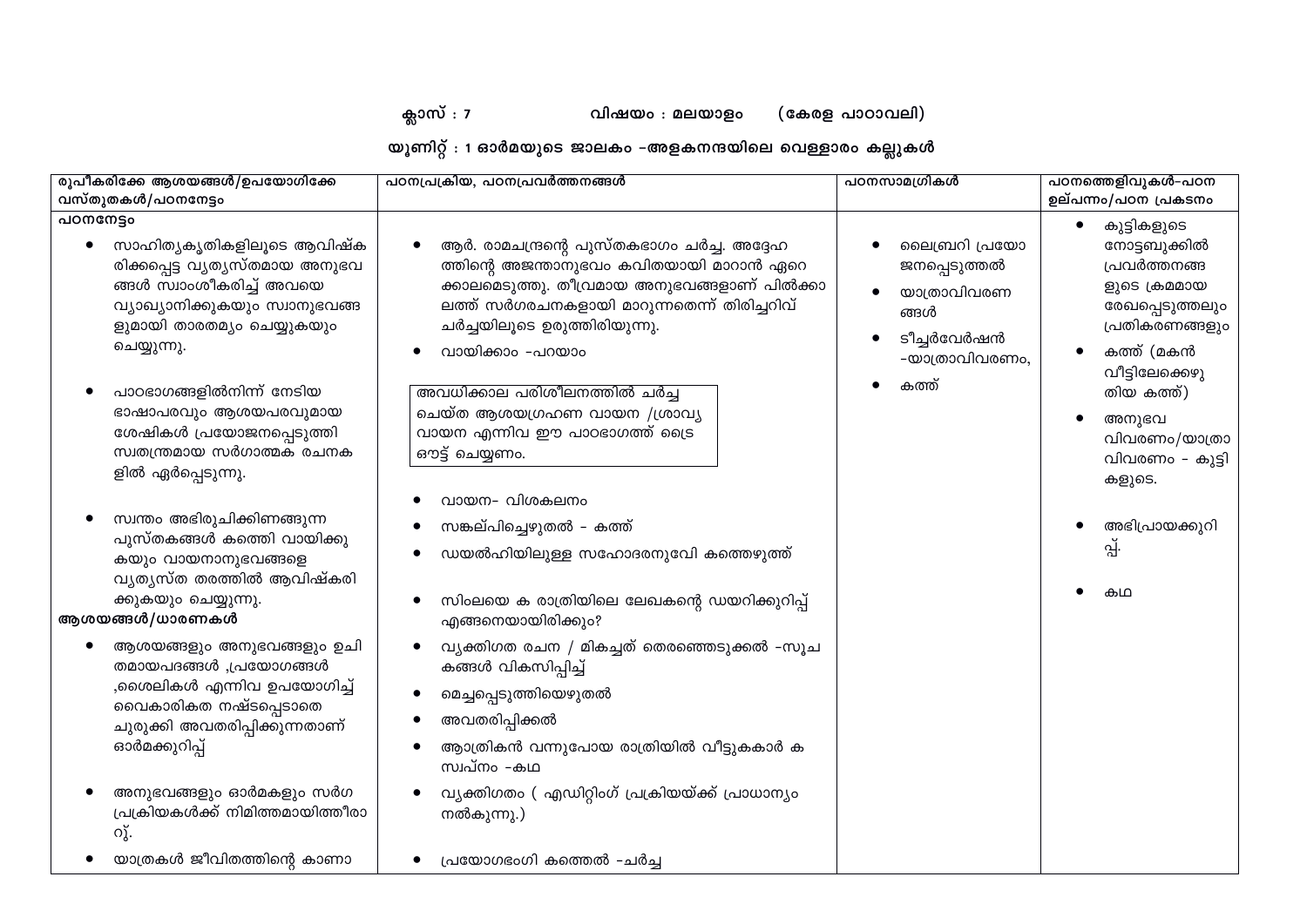| പ്പുറങ്ങൾ കാണിച്ചുതരികയും നമ്മെ<br>പുതിയ തിരിച്ചറിവുകളിലേക്ക് നയി                       | വിശകലനക്കുറിപ്പ                                                                                                                                                                    |
|-----------------------------------------------------------------------------------------|------------------------------------------------------------------------------------------------------------------------------------------------------------------------------------|
| ക്കുകയും ചെയ്യുന്നു.                                                                    | അധികവായനാനുഭവങ്ങൾ - യാത്രാവിവരണം<br>അനുഭവ കഥനം -ചർച്ച                                                                                                                              |
| പ്രകൃതിപ്രതൃയങ്ങൾചേർത്ത് പദ<br>ങ്ങളും പദങ്ങൾചേർത്ത് അർഥ<br>പൂർണമായ വാകൃങ്ങളും ഉാകുന്നു. | യാത്രാവിവരണം വിശകലനം ചെയ്ത് അഭിപ്രായക്കു<br>റിപ്പ് തയ്യാറാക്കൽ എഡിറ്റിംഗ്<br>ടീച്ചർ വേർഷൻ                                                                                          |
|                                                                                         | വ്യാകരണ വിശേഷങ്ങൾ പരിചയപ്പെടുത്തൽ                                                                                                                                                  |
|                                                                                         | അനുഭവ ക്കുറിപ്പ് , ഡയറി ,യാത്രാവിവരണം,കത്ത്,<br>ആത്മകഥ എന്നിവ വ്യക്തിഗത അനുഭവത്തിന്റെ<br>വ്യത്യസ്ത തൂപത്തിലുള്ള പ്രകടനത്തിനുള്ള വൃവ<br>ഹാരരൂപങ്ങളാണ് എന്ന ധാരണ രൂപീകരിക്കേ<br>താണ് |

ക്ലാസ് : 5

(അടിസ്ഥാന പാഠാവലി) വിഷയം : മലയാളം

യൂണിറ്റ് : 1 വിശ്വവിദ്യാലയം –വൃക്ഷത്തെസ്നേഹിച്ച ബാലൻ

| രൂപീകരിക്കേ ആശയങ്ങൾ/ഉപയോഗിക്കേ                                                                                                                                                                                                   | പഠനപ്രക്രിയ, പഠനപ്രവർത്തനങ്ങൾ                                                                                                                                                                                                                                                                                                          | പഠനസാമഗ്രികൾ                        | പഠനത്തെളിവുകൾ-പഠന                                                                                   |
|----------------------------------------------------------------------------------------------------------------------------------------------------------------------------------------------------------------------------------|----------------------------------------------------------------------------------------------------------------------------------------------------------------------------------------------------------------------------------------------------------------------------------------------------------------------------------------|-------------------------------------|-----------------------------------------------------------------------------------------------------|
| വസ്തുതകൾ/പഠനനേട്ടം                                                                                                                                                                                                               |                                                                                                                                                                                                                                                                                                                                        |                                     | ഉല്പന്നം/പഠന പ്രകടനം                                                                                |
| പഠനനേട്ടം<br>പ്രകൃതിസ്നേഹം അടിസ്ഥാനമാക്കി<br>യുള്ള കഥകൾ ,കവിതകൾ ,ലേഖന<br>ങ്ങൾ എന്നിവ തെരഞ്ഞെടുത്ത്                                                                                                                               | പ്രവേശക പ്രവർത്തനം<br>ചിത്രവായന<br>ചോദ്യങ്ങളിലൂടെ ആശയഗ്രഹണം                                                                                                                                                                                                                                                                            | ടീച്ചർ വേർഷനു<br>കൾ<br>കഥാപാത്രനിരൂ | കഥാപാത്രനിരൂ<br>പണം                                                                                 |
| വായിച്ച് കുറിപ്പുകൾ തയ്യാറാക്കുന്നു.<br>കും കേട്ടും വായിച്ചും അനുഭവിച്ച<br>കാര്യങ്ങൾ ആസ്വദിക്കുകയും<br>യുക്തിപൂർവം വിശകലനം ചെയ്ത്<br>ആസ്വാദനക്കുറിപ്പ്, കഥാപാത്രനിരൂ<br>പണം,കത്ത്, വർണന,ഉപന്യാസം,<br>പ്രസംഗം,തുടങ്ങിയ വ്യവഹാരരൂപ | വീട്ടുവളപ്പിൽ മരം നട്ട അനുഭവം പറയിക്കൽ<br>വൃക്ഷത്തെ സ്നേഹിച്ച ബാലൻ – പാഠഭാഗത്തെ കഥ<br>വ്യക്തിഗത വായന<br>കഥ തുല്യഭാഗങ്ങളായി അഞ്ച് ഗ്രൂപ്പുകൾക്ക് വിഭജിച്ചു<br>നൽകുന്നു. ഒരു കുട്ടിവിതം വായിച്ചവതരണം (ശ്രാവ്യ<br>വായനയുടെ മേന്മകളും കുറവുകളും കത്തിെ വിലയി<br>രുത്തൽ പേജിൽ ടീച്ചർ കുറിക്കുന്നു)<br>ശബ്ദക്രമീകരണം, ഭാവാത്മകത,സംഭാഷണഭാഗങ്ങ | പണം<br>കത്ത്                        | കത്ത്<br>പ്രക്രിയയുടെ<br>വികാസം കാണി<br>ക്കുന്ന കുട്ടിയുടെ<br>നോട്ടുബുക്കിലെ<br>കുറിപ്പുകൾ<br>നാടകം |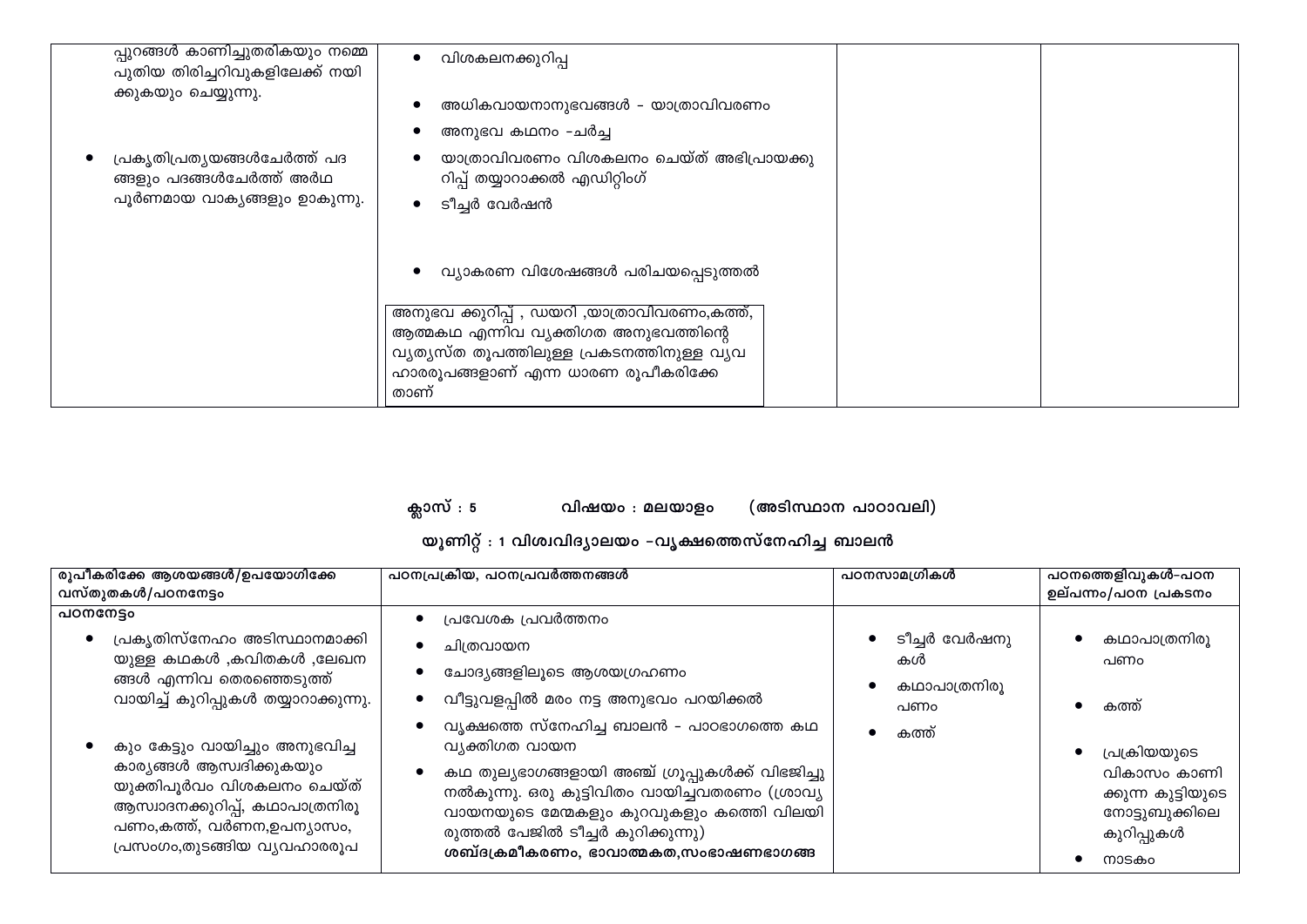| ഹ്നങ്ങൾ പരിഗണിച്ചു വായിക്കൽ<br>ങ്ങൾ,പ്രയോഗങ്ങൾ ,ശൈലികൾ,<br>ഘടന) ആവിഷ്കരിക്കരിക്കുകയും<br>-ശ്രാവ്യവായന ഇവ പരിഗണിച്ച് വിലയിരു ത്തണം<br>ചെയ്യുന്നു.<br>കഥാപാത്ര നിരൂപണം-ചർച്ച -ചോദ്യങ്ങൾ ഉന്നയി<br>ക്കൽ (കഥയിലെ ഏതു കഥാപാത്രത്തെയാണ് കൂടു<br>തൽ ഇഷ്ടമായത്?)<br>തനിക്ക് ചുറ്റുമുള്ള സസ്യലതാദിക<br>ളെയും ജീവജാലങ്ങളെയും<br>ഗ്രൂപ്പിൽ ഉത്തരം കത്തെൽ<br>സ്നേഹിക്കാനും സംരക്ഷിക്കാനു<br>കഥാപാത്രനിരൂപണത്തിന് സഹായകമായ മനോപടം<br>മുള്ള പ്രവർത്തനങ്ങളിൽ ഏർപ്പെടു<br>തയ്യാറാക്കൽ( ബാലചന്ദ്രൻ – വൃക്ഷത്തെ സ്നേഹിച്ച<br>ന്നു.<br>ബാലൻ)<br>ആശയങ്ങൾ<br>മനോപടം വികസിപ്പിച്ച് കഥാപാത്രനിരൂപണം വ്യക്തി<br>പ്രകൃതി സൗന്ദര്യം ആവിഷ്കരി<br>ഗതമായി തയ്യാറാക്കൽ<br>ക്കുന്ന കഥ, കവിത, ലേഖനം തുട<br>ഒരു കഥാപാത്രത്തെ സംബന്ധിച്ച മനോപടത്തിൽ<br>ങ്ങിയ സാഹിത്യരൂപങ്ങൾ ഭാഷയി<br>-ആ കഥാപാത്രത്തിന്റെ സ്വഭാവ സവിശേഷത<br>ലു്.<br>കളുമായി ബന്ധപ്പെട്ട കാര്യങ്ങൾ എന്തൊക്കെ<br>–പ്രായം, രൂപം എന്നിവയുമായി ബന്ധപ്പെട്ട<br>എന്തൊക്കെ കാര്യങ്ങൾ<br>– കഥയിൽ ആ പാത്രത്തിനുള്ള സ്ഥം എന്ത്<br>–ബന്ധപ്പെട്ട മറ്റു കഥാപാത്രങ്ങൾ<br>– ഇടപെടുന്ന പ്രധാന സന്ദർഭങ് <mark>ങ</mark> ൾ<br>എന്നിങ്ങനെ വൃതൃസ്ത തലങ്ങളിൽ ഇഴപിരിച്ച്<br>കാണുന്ന രീതിയാണ് മനോപടം നിർമ്മിക്കൽ<br>ഇതു പരിഗണിച്ച് രചന സമ്പുഷ്ടമാക്കാൻ<br>സാധിക്കും എന്നതാണ് ഇതിന്റെ മെച്ചം<br>ഒരു രചനയെ പലതരത്തിൽ പുനരാ<br>വിഷ്കരിക്കുമ്പോഴാണ് ആസ്വാദനം<br>പൂർണമായി നടക്കുന്നത്.<br>കഥാപാത്ര നിരൂപണത്തിൽ എന്തെല്ലാം?(സൂചകങ്ങൾ<br>ചർച്ചചെയ്ത് തയ്യാറാക്കുന്നു)<br>മെച്ചപ്പെടുത്തൽ<br>രചന പോർട്ടുഫോളിയോയിലേക്ക്<br>ടീച്ചറുടെ വിലയിരുത്തൽ<br>ഒരു കഥയെ നാടകമാക്കുമ്പോൾ<br>വല്യമ്മയ്ക്കൊരുകത്ത്<br>അതിലെ നാടകീയ മുഹുർത്തങ്ങൾ<br>സിംലയിൽനിന്ന് ബാലചന്ദ്രൻ എഴുതുന്ന കത്ത്<br>കത്തുകയും നാടകീയത മുറ്റി<br>നിൽക്കുന്ന സംഭാഷണങ്ങളിലൂടെ<br>-ചർച്ച<br>കഥാതന്തു വികസിപ്പിക്കുകയും<br>ഉള്ളടക്കം,ഭാഷ,ഘടന എന്നിവയെക്കുറിച്ചുള്ള ചർച്ച.<br>ചെയ്യേതു്. | ങ്ങളിൽ ഉചിതമായ ഭാഷയിൽ ( പദ | ളുടെ അവതരണം,(ശബ്ദവൃതിയാനം),സ്ഫുടത ,ചി    |  |
|-------------------------------------------------------------------------------------------------------------------------------------------------------------------------------------------------------------------------------------------------------------------------------------------------------------------------------------------------------------------------------------------------------------------------------------------------------------------------------------------------------------------------------------------------------------------------------------------------------------------------------------------------------------------------------------------------------------------------------------------------------------------------------------------------------------------------------------------------------------------------------------------------------------------------------------------------------------------------------------------------------------------------------------------------------------------------------------------------------------------------------------------------------------------------------------------------------------------------------------------------------------------------------------------------------------------------------------------------------------------------------------------------------------------------------------------------------------------------------------------------------------------------------------------------------------------------------------------------------------------------------------------------------------------------------------------------------------------------------------------|----------------------------|------------------------------------------|--|
|                                                                                                                                                                                                                                                                                                                                                                                                                                                                                                                                                                                                                                                                                                                                                                                                                                                                                                                                                                                                                                                                                                                                                                                                                                                                                                                                                                                                                                                                                                                                                                                                                                                                                                                                           |                            |                                          |  |
|                                                                                                                                                                                                                                                                                                                                                                                                                                                                                                                                                                                                                                                                                                                                                                                                                                                                                                                                                                                                                                                                                                                                                                                                                                                                                                                                                                                                                                                                                                                                                                                                                                                                                                                                           |                            |                                          |  |
|                                                                                                                                                                                                                                                                                                                                                                                                                                                                                                                                                                                                                                                                                                                                                                                                                                                                                                                                                                                                                                                                                                                                                                                                                                                                                                                                                                                                                                                                                                                                                                                                                                                                                                                                           |                            |                                          |  |
|                                                                                                                                                                                                                                                                                                                                                                                                                                                                                                                                                                                                                                                                                                                                                                                                                                                                                                                                                                                                                                                                                                                                                                                                                                                                                                                                                                                                                                                                                                                                                                                                                                                                                                                                           |                            |                                          |  |
|                                                                                                                                                                                                                                                                                                                                                                                                                                                                                                                                                                                                                                                                                                                                                                                                                                                                                                                                                                                                                                                                                                                                                                                                                                                                                                                                                                                                                                                                                                                                                                                                                                                                                                                                           |                            |                                          |  |
|                                                                                                                                                                                                                                                                                                                                                                                                                                                                                                                                                                                                                                                                                                                                                                                                                                                                                                                                                                                                                                                                                                                                                                                                                                                                                                                                                                                                                                                                                                                                                                                                                                                                                                                                           |                            |                                          |  |
|                                                                                                                                                                                                                                                                                                                                                                                                                                                                                                                                                                                                                                                                                                                                                                                                                                                                                                                                                                                                                                                                                                                                                                                                                                                                                                                                                                                                                                                                                                                                                                                                                                                                                                                                           |                            |                                          |  |
|                                                                                                                                                                                                                                                                                                                                                                                                                                                                                                                                                                                                                                                                                                                                                                                                                                                                                                                                                                                                                                                                                                                                                                                                                                                                                                                                                                                                                                                                                                                                                                                                                                                                                                                                           |                            |                                          |  |
|                                                                                                                                                                                                                                                                                                                                                                                                                                                                                                                                                                                                                                                                                                                                                                                                                                                                                                                                                                                                                                                                                                                                                                                                                                                                                                                                                                                                                                                                                                                                                                                                                                                                                                                                           |                            |                                          |  |
|                                                                                                                                                                                                                                                                                                                                                                                                                                                                                                                                                                                                                                                                                                                                                                                                                                                                                                                                                                                                                                                                                                                                                                                                                                                                                                                                                                                                                                                                                                                                                                                                                                                                                                                                           |                            |                                          |  |
|                                                                                                                                                                                                                                                                                                                                                                                                                                                                                                                                                                                                                                                                                                                                                                                                                                                                                                                                                                                                                                                                                                                                                                                                                                                                                                                                                                                                                                                                                                                                                                                                                                                                                                                                           |                            |                                          |  |
|                                                                                                                                                                                                                                                                                                                                                                                                                                                                                                                                                                                                                                                                                                                                                                                                                                                                                                                                                                                                                                                                                                                                                                                                                                                                                                                                                                                                                                                                                                                                                                                                                                                                                                                                           |                            |                                          |  |
|                                                                                                                                                                                                                                                                                                                                                                                                                                                                                                                                                                                                                                                                                                                                                                                                                                                                                                                                                                                                                                                                                                                                                                                                                                                                                                                                                                                                                                                                                                                                                                                                                                                                                                                                           |                            |                                          |  |
|                                                                                                                                                                                                                                                                                                                                                                                                                                                                                                                                                                                                                                                                                                                                                                                                                                                                                                                                                                                                                                                                                                                                                                                                                                                                                                                                                                                                                                                                                                                                                                                                                                                                                                                                           |                            |                                          |  |
|                                                                                                                                                                                                                                                                                                                                                                                                                                                                                                                                                                                                                                                                                                                                                                                                                                                                                                                                                                                                                                                                                                                                                                                                                                                                                                                                                                                                                                                                                                                                                                                                                                                                                                                                           |                            |                                          |  |
|                                                                                                                                                                                                                                                                                                                                                                                                                                                                                                                                                                                                                                                                                                                                                                                                                                                                                                                                                                                                                                                                                                                                                                                                                                                                                                                                                                                                                                                                                                                                                                                                                                                                                                                                           |                            |                                          |  |
|                                                                                                                                                                                                                                                                                                                                                                                                                                                                                                                                                                                                                                                                                                                                                                                                                                                                                                                                                                                                                                                                                                                                                                                                                                                                                                                                                                                                                                                                                                                                                                                                                                                                                                                                           |                            |                                          |  |
|                                                                                                                                                                                                                                                                                                                                                                                                                                                                                                                                                                                                                                                                                                                                                                                                                                                                                                                                                                                                                                                                                                                                                                                                                                                                                                                                                                                                                                                                                                                                                                                                                                                                                                                                           |                            |                                          |  |
|                                                                                                                                                                                                                                                                                                                                                                                                                                                                                                                                                                                                                                                                                                                                                                                                                                                                                                                                                                                                                                                                                                                                                                                                                                                                                                                                                                                                                                                                                                                                                                                                                                                                                                                                           |                            |                                          |  |
|                                                                                                                                                                                                                                                                                                                                                                                                                                                                                                                                                                                                                                                                                                                                                                                                                                                                                                                                                                                                                                                                                                                                                                                                                                                                                                                                                                                                                                                                                                                                                                                                                                                                                                                                           |                            |                                          |  |
|                                                                                                                                                                                                                                                                                                                                                                                                                                                                                                                                                                                                                                                                                                                                                                                                                                                                                                                                                                                                                                                                                                                                                                                                                                                                                                                                                                                                                                                                                                                                                                                                                                                                                                                                           |                            |                                          |  |
|                                                                                                                                                                                                                                                                                                                                                                                                                                                                                                                                                                                                                                                                                                                                                                                                                                                                                                                                                                                                                                                                                                                                                                                                                                                                                                                                                                                                                                                                                                                                                                                                                                                                                                                                           |                            |                                          |  |
|                                                                                                                                                                                                                                                                                                                                                                                                                                                                                                                                                                                                                                                                                                                                                                                                                                                                                                                                                                                                                                                                                                                                                                                                                                                                                                                                                                                                                                                                                                                                                                                                                                                                                                                                           |                            |                                          |  |
|                                                                                                                                                                                                                                                                                                                                                                                                                                                                                                                                                                                                                                                                                                                                                                                                                                                                                                                                                                                                                                                                                                                                                                                                                                                                                                                                                                                                                                                                                                                                                                                                                                                                                                                                           |                            | വ്യക്തിഗത രചന -സൂചകങ്ങൾ രൂപീകരിക്കുന്നു. |  |
| മെച്ചപ്പെടുത്തൽ ,വിലയിരുത്തൽ                                                                                                                                                                                                                                                                                                                                                                                                                                                                                                                                                                                                                                                                                                                                                                                                                                                                                                                                                                                                                                                                                                                                                                                                                                                                                                                                                                                                                                                                                                                                                                                                                                                                                                              |                            |                                          |  |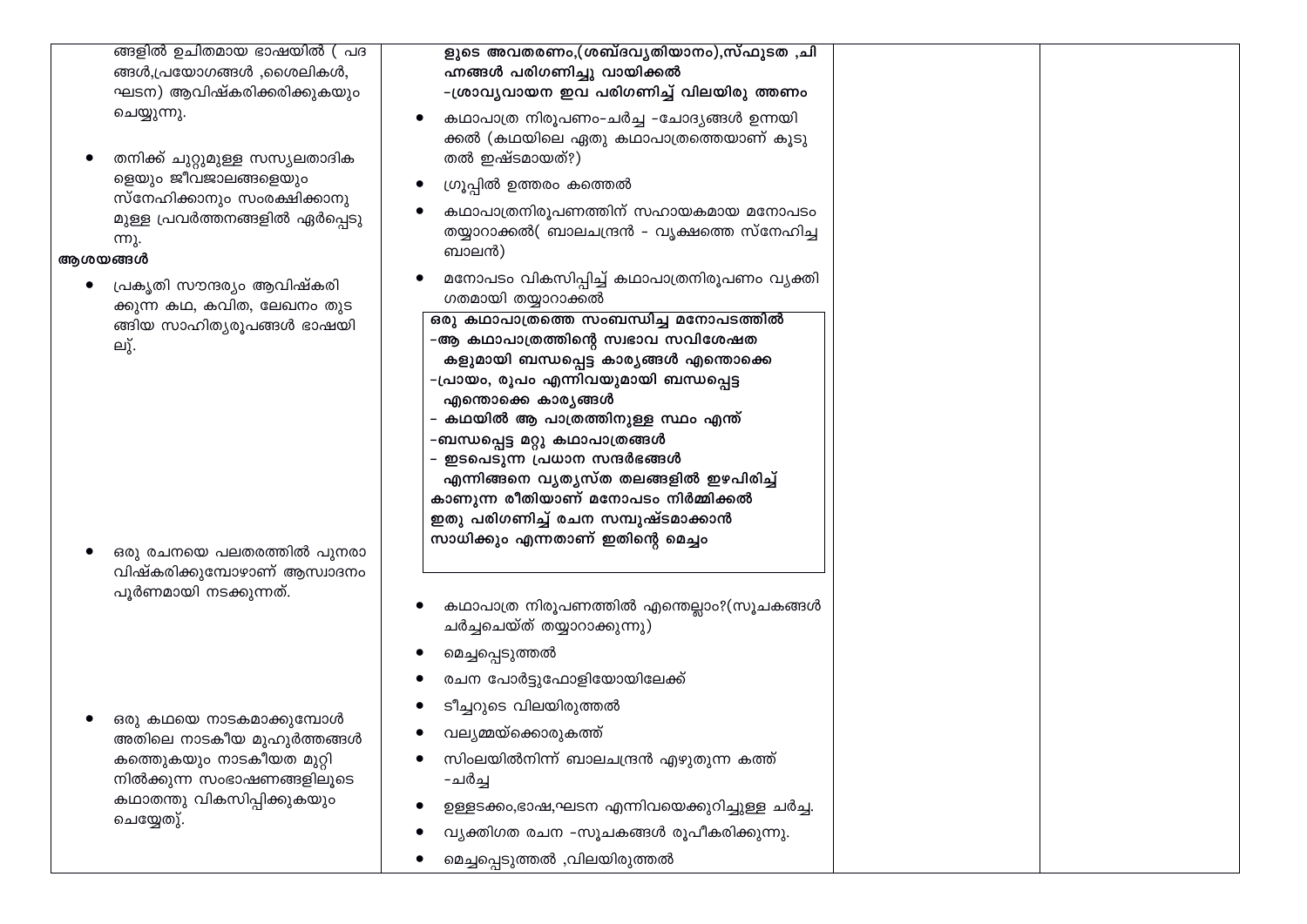| പദങ്ങൾ ചേരുമ്പോഴും പിരിയുമ്പോഴും– ഉദാഹരണ<br>ങ്ങൾ നൽകുന്നു.                                            |  |
|-------------------------------------------------------------------------------------------------------|--|
| എന്ത് + എങ്കിൽ<br>€                                                                                   |  |
| പദങ്ങൾ വേർതിരിക്കുമ്പോഴും ചേർക്കുമ്പോഴുമുള്ള<br>മാറ്റങ്ങൾ ചർച്ച ചെയ്യുന്നു.                           |  |
| വേർതിരിക്കുമ്പോൾ എന്തുമാറ്റം ,ചേർക്കുമ്പോൾ<br>എന്തുമാറ്റം                                             |  |
| ടീച്ചർ ക്രോഡീകരിക്കുന്നു.                                                                             |  |
| കഥനാടകമാക്കുന്നു.                                                                                     |  |
| ചർച്ചാ ചോദ്യങ്ങൾ – ഒരു കഥ നാടകമാക്കുമ്പോൾ<br>എന്തെല്ലാം ശ്രദ്ധിക്കണം,എങ്ങനെ അവതരിപ്പിക്കും.<br>-ചർച്ച |  |
| നാടകത്തിന് തയ്യാറാവൽ - ഗ്രൂപ്പുകളുടെ അവതരണം                                                           |  |
| പരസ്പര വിലയിരുത്തൽ                                                                                    |  |
| പ്രവർത്തന ഘട്ടങ്ങളിലൂടെ കുട്ടികളുടെ പങ്കാളി<br>€<br>ത്തവും പ്രകടനവും എങ്ങനെ വിലയിരുത്താം.             |  |

ക്ലാസ് : 6 വിഷയം : മലയാളം (അടിസ്ഥാനപാഠാവലി)

| രൂപീകരിക്കേ ആശയങ്ങൾ/ഉപയോഗിക്കേ<br>വസ്തുതകൾ/പഠനനേട്ടം                   | പഠനപ്രക്രിയ, പഠനപ്രവർത്തനങ്ങൾ                                                                                                                              | പഠനസാമഗ്രികൾ                                                                                                                                             | പഠനത്തെളിവുകൾ-പഠന<br>ഉല്പന്നം/പഠന പ്രകടനം                                                                                                                              |
|------------------------------------------------------------------------|------------------------------------------------------------------------------------------------------------------------------------------------------------|----------------------------------------------------------------------------------------------------------------------------------------------------------|------------------------------------------------------------------------------------------------------------------------------------------------------------------------|
| പഠനനേട്ടം<br>കവിതകൾ ഉചിതമായ ഭാവ<br>ത്തിലും ഈണത്തിലും ആലപി<br>ക്കുന്നു. | ഈണത്തിൽ വായിക്കാം<br>കാവ്യാലാപനം –ഈണം കത്തെൽ<br>സൂചകം ഉപയോഗിച്ച് വിലയിരുത്തൽ –പര<br>സ്പര വിലയിരുത്തൽ<br>സവിശേഷ പ്രയോഗങ്ങൾ വിശകലനം<br>ചെയ്യൽ -ചർച്ച ,അവതരണം | കവിതകളുടെ ഓഡിയോ<br>സാമഗ്രി<br>ക്ലാസ് ലൈബ്രറി പ്രയോ<br>ജനപ്പെടുത്തൽ - അച്ഛന്<br>(വിജയലക്ഷ്മി)<br>ആത്മാവിലൊരു ചിത(വ<br>യലാർ)<br>ഉപ്പ്(കുരീപ്പുഴ ശ്രീകുമാർ) | ആസ്വാദനക്കുറിപ്പ്<br>ചർച്ചകളുടെയും<br>ക്ലാസ്റൂം പ്രവർത്തന<br>ത്തിന്റെയും പ്രക്രിയ<br>രേഖപ്പെടുത്തിയ നോട്ടു<br>ബുക്ക് –പ്രയോഗഭംഗി<br>കൾ , ഇഷ്ടവരികൾ<br>കാരണം എന്നിവയുടെ |

### യൂണിറ്റ് : 1 സ്നേഹസ്പർശം –ഊഞ്ഞാൽപ്പാട്ട്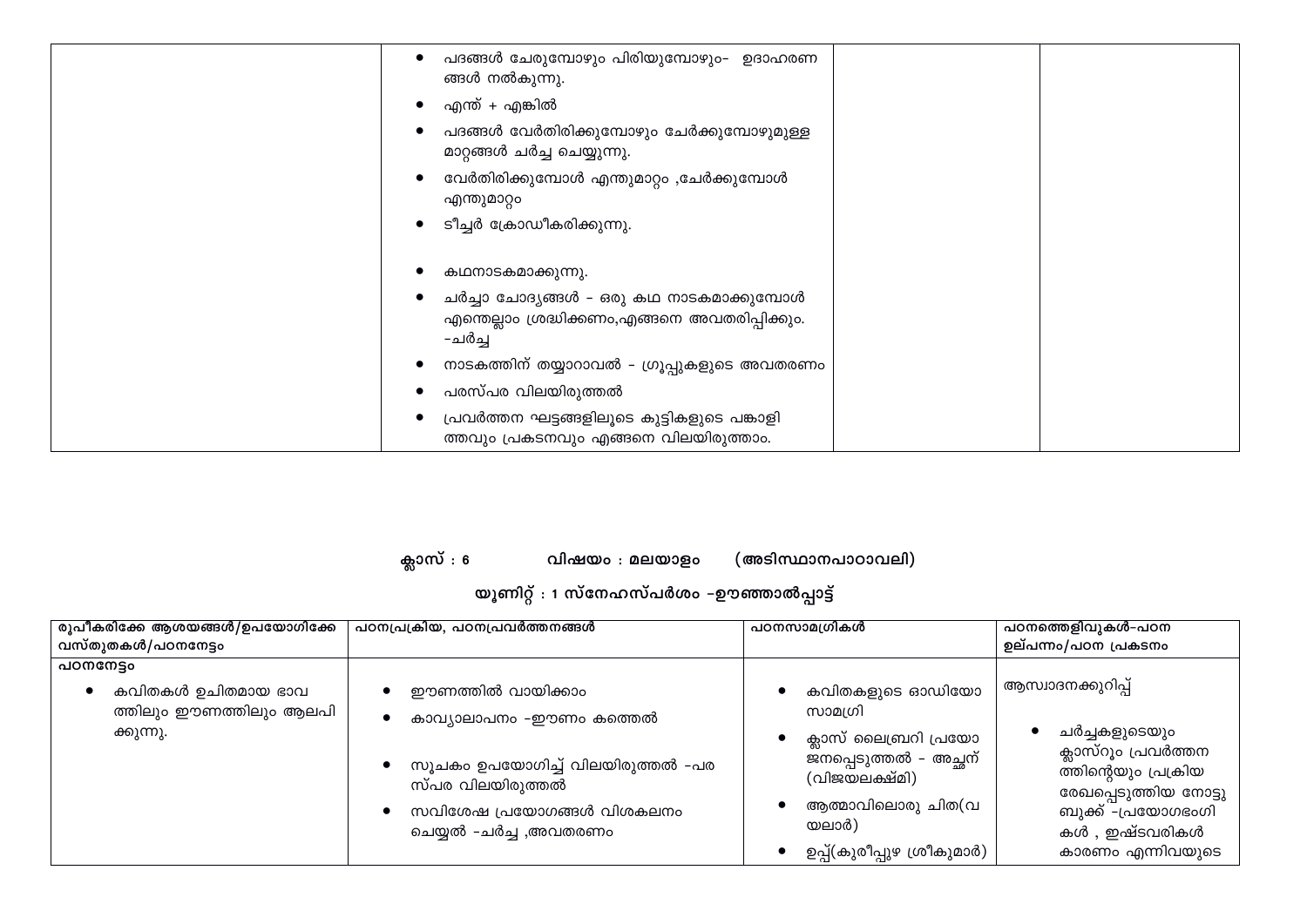|         |                                                                                 | കവിത ആകർഷകമായി                                                            |                       | കുറിപ്പ്         |
|---------|---------------------------------------------------------------------------------|---------------------------------------------------------------------------|-----------------------|------------------|
|         |                                                                                 | ആലപിച്ചതിന്റെ ഓഡിയോ                                                       | ആസ്വാദനക്കുറിപ്പ് -ടീ |                  |
|         |                                                                                 | ക്ലാസിൽ കേൾക്കാൻ                                                          | ച്ചർവേർഷൻ             | വിശകലനക്കുറിപ്പ് |
|         | കവിതകളിലെ ആശയം ,ബിംബ                                                            | അവസരം(ഐ.ടി)                                                               |                       |                  |
|         | കൽപന ,ചമൽക്കാരഭംഗി,                                                             |                                                                           |                       |                  |
|         | പ്രയോഗസവിശേഷതകൾ                                                                 |                                                                           |                       |                  |
|         | എന്നിവ കത്തെി വിശദീകരിക്കു                                                      |                                                                           |                       |                  |
|         | ന്നു.                                                                           | കത്തൊം പറയാം                                                              |                       |                  |
|         | സൂചകങ്ങൾ വികസിപ്പിച്ച്                                                          |                                                                           |                       |                  |
|         | സ്വന്തം ആലാപനവും മറ്റുള്ളവ                                                      | ഊഞ്ഞാൽപ്പാട്ട് എന്ന കവിതയിലെ ഇഷ്ട                                         |                       |                  |
|         | രുടെ ആലാപനവും വിലയിരു                                                           | പ്പെട്ട വരികൾ ,പ്രയോഗങ്ങൾ എന്നിവ വ്യക്തി                                  |                       |                  |
|         | ത്തുന്നു.                                                                       | ഗതമായി കത്തെുന്നു.                                                        |                       |                  |
| ആശയങ്ങൾ |                                                                                 |                                                                           |                       |                  |
|         | ജീവിതത്തെ പ്രതീക്ഷാനിർഭരമാ                                                      | ചോദ്യങ്ങളിലൂടെ കവിതയിലെ പ്രയോഗങ്ങളി                                       |                       |                  |
|         | ക്കുന്നത് സ്നേഹമാണ്. ഈ                                                          | ലേക്കും വരികളിലേക്കും വരുന്നു.                                            |                       |                  |
|         | ആശയം ഉൾക്കൊള്ളുന്ന നിര                                                          | ചിറ്റുളിപ്പല്ലുകൊ് കൊച്ചുപൂവിൻ പടങ്ങൾ വര                                  |                       |                  |
|         | വധി രചനകൾ ഭാഷയിലു്.                                                             | ക്കുക എന്നതുകൊ് ഉദ്ദേശിക്കുന്നതെന്താണ്?                                   |                       |                  |
|         |                                                                                 | കുടുംബത്തിൽ നിറയുന്ന സ്നേഹം പ്രകൃതി                                       |                       |                  |
|         | കുടുംബബന്ധത്തിലെ ഊഷ്മള<br>മായ സ്നേഹം ആനന്ദപ്രദമായ<br>അനുഭവം പ്രദാനം ചെയ്യുന്നു. | യിൽ എന്തൊക്കെയായാണ് നിഴലിക്കുന്നത്?                                       |                       |                  |
|         |                                                                                 | തുടങ്ങിയ ചോദ്യങ്ങളിലൂടെ കവിതയുടെ                                          |                       |                  |
|         |                                                                                 | സൂക്ഷ്മതലങ്ങളിലേക്ക് കുട്ടികളെ കൊുപോ                                      |                       |                  |
|         |                                                                                 | കുന്നു.                                                                   |                       |                  |
|         | തീവ്ര അനുഭവങ്ങൾ രചനക                                                            | പ്രയോഗഭംഗി കത്തൊം                                                         |                       |                  |
|         | ളായി മാറുന്നു, ശക്തമായ രച                                                       |                                                                           |                       |                  |
|         | നകൾ അനുഭവ തിവ്രതയും ഉാ                                                          | കവിതയും ചിത്രവും( പരിശീലനത്തിൽ ചർച്ച                                      |                       |                  |
|         | ക്കുന്നു.                                                                       | ചെയ്ത 'ഒരു രചനയെ പലതരത്തിൽ                                                |                       |                  |
|         |                                                                                 | വ്യാഖ്യാനിക്കുമ്പോഴാണ് ശരിയായ ആസ്വാ                                       |                       |                  |
|         | അനുഭവങ്ങളുമായി അഭേദ്യ                                                           | ദനം നടക്കുന്നത് എന്ന ധാരണയുടെ അടി                                         |                       |                  |
|         | ബന്ധമുള്ള പ്രയോഗ സവിശേ                                                          | സ്ഥാനത്തിൽ ഊഞ്ഞാൽപ്പാട്ട് എന്ന കവി<br>തയ്ക്ക നൽകിയ ചിത്രവും കവിതയും തമ്മി |                       |                  |
|         | ഷതകൾ കവിതയെ ആസ്വാദ്യ                                                            | ലുള്ള ബന്ധം വ്യാഖ്യാനിക്കാനുള്ള                                           |                       |                  |
|         | മാക്കുന്നു.                                                                     | പ്രവർത്തനം നൽകാം.)                                                        |                       |                  |
|         |                                                                                 |                                                                           |                       |                  |
|         |                                                                                 |                                                                           |                       |                  |
|         |                                                                                 | ചർച്ചയിലെ പങ്കാളിത്തം,                                                    |                       |                  |
|         |                                                                                 | പ്രകടിപ്പിക്കുന്ന അഭിപ്രായങ്ങളിലെ                                         |                       |                  |
|         |                                                                                 | ആശയവ്യക്തത,ഭാഷാശേഷി എന്നിവ                                                |                       |                  |
|         |                                                                                 | അധ്യാപിക വിലയിരുത്തുന്നു.                                                 |                       |                  |
|         |                                                                                 |                                                                           |                       |                  |
|         |                                                                                 | വിശകലനം ചെയ്യാം                                                           |                       |                  |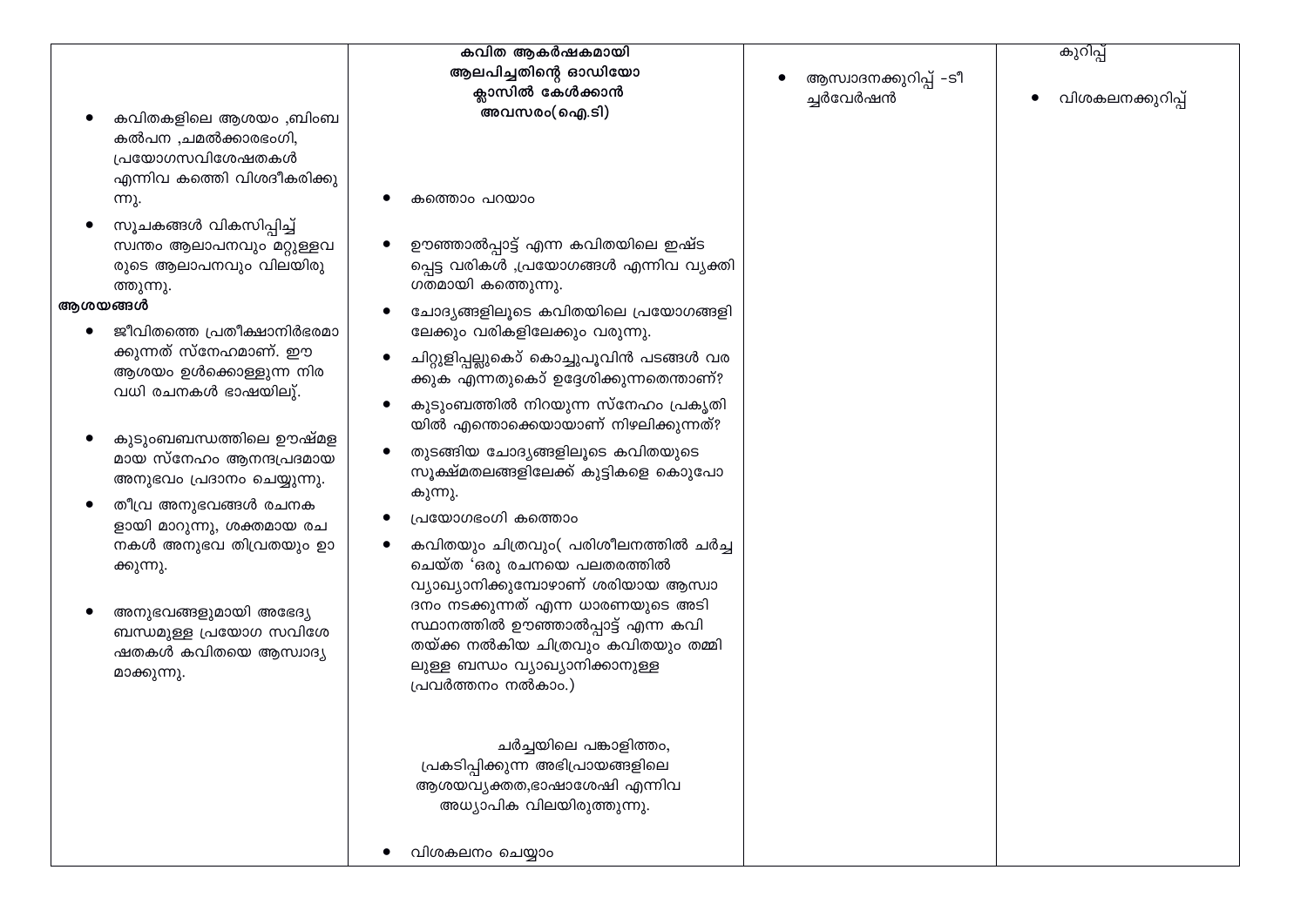| ലഘുചോദ്യങ്ങളിലൂടെ കവിതയുടെ സൂക്ഷ്മ<br>തലങ്ങൾ വിശകലനം ചെയ്യുന്നു<br>ഉദാ: അച്ഛന്റെ ദേഹത്ത് ഉപ്പുനാറുന്നത് എന്തു<br>കൊാംവാം? |  |  |
|---------------------------------------------------------------------------------------------------------------------------|--|--|
|---------------------------------------------------------------------------------------------------------------------------|--|--|

#### ക്ലാസ് : 7 വിഷയം : മലയാളം (അടിസ്ഥാന പാഠാവലി)

#### യൂണിറ്റ് : 1 ജീവൽസ്പന്ദങ്ങൾ –കൊച്ചനുജൻ

| രൂപീകരിക്കേ ആശയങ്ങൾ/ഉപയോഗിക്കേ<br>വസ്തുതകൾ/പഠനനേട്ടം                                                          | പഠനപ്രക്രിയ, പഠനപ്രവർത്തനങ്ങൾ                                                                                                                                         | പഠനസാമഗ്രികൾ                                     | പഠനത്തെളിവുകൾ-പഠന<br>ഉല്പന്നം/പഠന പ്രകടനം                                                         |
|---------------------------------------------------------------------------------------------------------------|-----------------------------------------------------------------------------------------------------------------------------------------------------------------------|--------------------------------------------------|---------------------------------------------------------------------------------------------------|
| പഠനനേട്ടം<br>കവിതകൾ ഉചിതമായ ഭാവാവിഷ്കാ                                                                        | വരികളിലൂടെ                                                                                                                                                            | ക്ലാസ്/സ്കൂൾ<br>ലൈബ്രറി                          | അനുഭവക്കുറിപ്പ്                                                                                   |
| രത്തോടെ യോജിച്ച താളത്തിലും<br>ഈണത്തിലും ചൊല്ലി അവതരിപ്പിക്കു<br>ന്നു.                                         | കവിത കുട്ടികൾ വ്യക്തിഗതമായി വായിക്കുന്നു.<br>ഓരോ കുട്ടിയും കവിത ഉചിതമായ താളത്തിലും                                                                                    | ഓ.എൻ.വി കവിത<br>-കുഞ്ഞേടത്തി                     | വൃതൃസ്ത<br>വ്യാഖ്യാനങ്ങൾ                                                                          |
| കവിതയിലെ കഥാപാത്രത്ത്ിന്റെ<br>മാനസികാവസ്ഥ കത്തിെ വിശകലനം<br>ചെയ്യുന്നു,                                       | ഈണത്തിലും ഗ്രൂപ്പിൽ ആലപിക്കുന്നു.<br>ഗ്രൂപ്പിൽനിന്ന് തെരഞ്ഞെടുത്ത മികച്ചവ പൊതു<br>വായി ആലപിക്കുന്നു.<br>വിശകലനം ചെയ്യാം                                               | ഓഡിയോ ആവ<br>ശ്യമെങ്കിൽ<br>പ്രയോജനപ്പെ<br>ടുത്താം | പ്രവർത്തനങ്ങളുടെ<br>കണ്ണിചേർത്തുള്ള<br>പ്രക്രിയകൾ രേഖ<br>പ്പെടുത്തിയ കുട്ടിക<br>ളുടെ നോട്ടുബുക്ക് |
| കവിതകളിലെ ആശയം, ചമത്കാരം,<br>ബിംബകല്പന, വാങ്മയചിത്രം<br>എന്നിവ കത്തിെ പറയുന്നു.                               | ചെറുചോദ്യങ്ങൾ ഉന്നയിച്ചുകൊ് കവിതയിലെ<br>സവിശേഷമായ പ്രയോഗങ്ങളും വൈകാരികതയും<br>കത്തൊനുള്ള പ്രവർത്തനം ( തേനീച്ചക്കൂടായി<br>തോന്നിയത് എന്താണ്?)                          | കവിതകൾ<br>ടീച്ചർ വേർഷനു<br>കൾ                    | ലേഖനങ്ങളുടെ<br>പോർട്ടുഫോളിയോ<br>കൾ                                                                |
| പാഠഭാഗത്തിൽനിന്നുംനേടിയ ഭാഷാപ<br>രവും ആശയപരവുമായ ശേഷികൾ<br>പ്രയോജനപ്പെടുത്തി സർഗാത്മകരചന<br>കളിലേർപ്പെടുന്നു. | ഒരേ ആശയമുള്ള കവിതകൾ താരതമ്യം -ഉദാ:<br>കുഞ്ഞേടത്തി -ഓ.എൻ.വി, കൊച്ചനുജൻ -ഇട<br>ശ്ശേരി<br>അർഥഭംഗി കത്തൊം –<br>വാച്യാർഥത്തിനപ്പുറം വ്യംഗ്യാർഥമാണ് കവിതകളെ ഭാവ             |                                                  |                                                                                                   |
| ആശയങ്ങൾ/ധാരണകൾ<br>ധ്വന്യാത്മകത, ഈണം,താളം,ആലങ്കാ<br>രികത എന്നിവ കവിതയുടെ ഒരു<br>പ്രധാന ഗുണമാണ്.                | നാസുന്ദരമാക്കുന്നത്.<br>ആഴത്തിലിത്രയും താണിരങ്ങിപ്പോയ വേരിനി<br>എങ്ങനെ നീ പറിക്കും – ഇത്തരത്തിലുള്ള വരികൾ<br>ഗ്രൂപ്പുതലത്തിൽ ചർച്ചചെയ്ത് പൊതുവിൽ പങ്കു<br>വെക്കുന്നു. |                                                  |                                                                                                   |
| ഭാവം, താളം, വൈകാരികത എന്നിവ                                                                                   | അനുഭവം പങ്കിടാം<br>(അവധിക്കാല പരിശീലനത്തിലെ കവിതാവ്യാഖ്യാനം                                                                                                           |                                                  |                                                                                                   |